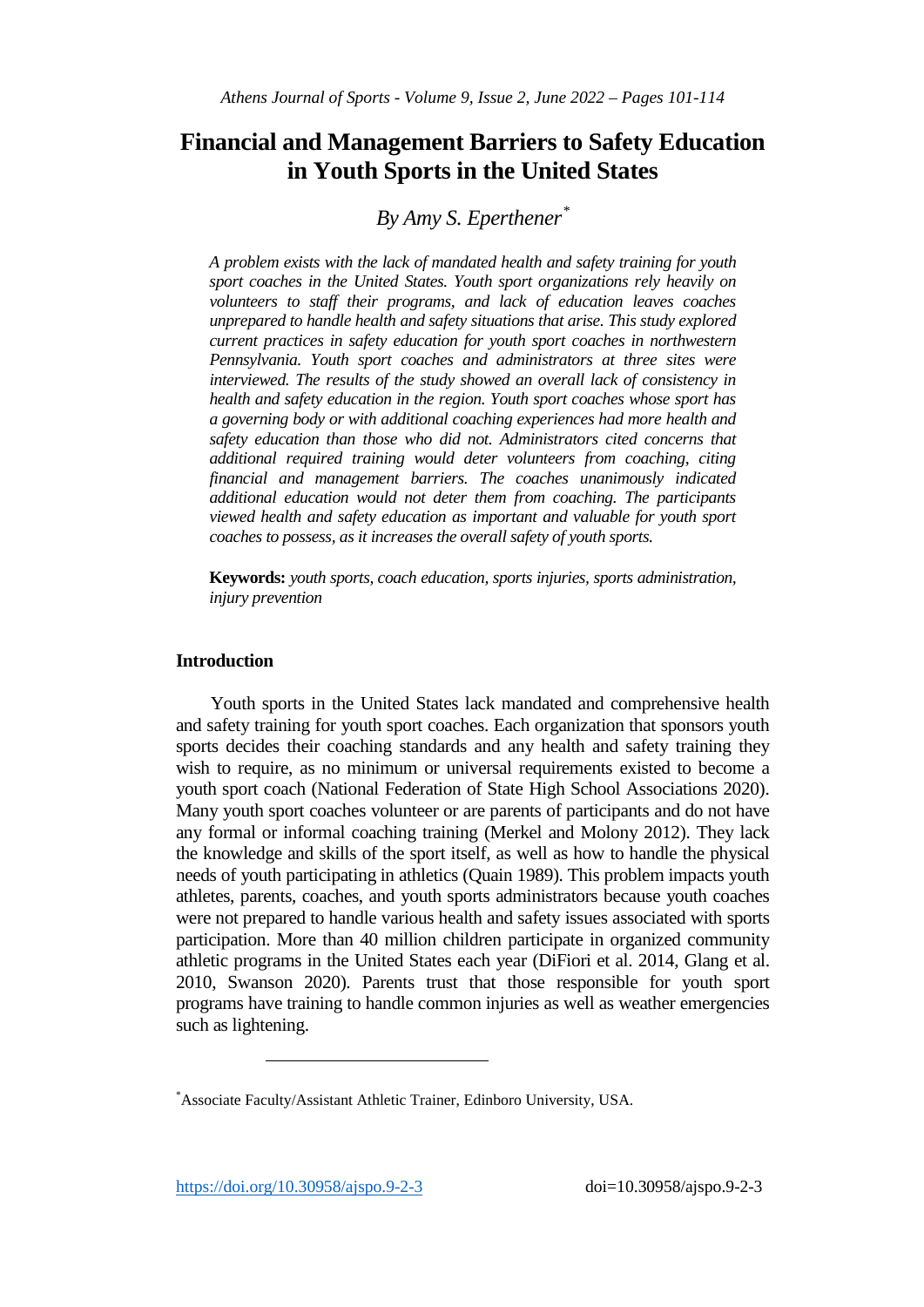Physical activity is very important to many aspects of a child's development, yet participation is not without risk. The role of the youth sport coach is important in ensuring a safe athletic experience for young athletes. Despite the need for youth coaches to have such training to maintain the safe participation of young athletes, currently "no mandated national coaching education program exists in the United States for youth sports" (McLeod et al. 2011, p. 213). Because youth sports administrators and programs relied heavily on volunteer coaches, previous training or competence may not be a high priority when hiring coaching staff personnel (Quain 1989).

Millions of children participate in athletic activities through local parks and recreation departments, churches, YMCAs, and private athletic companies. Each organization offering youth sports opportunities have an obligation to provide "adequate coaching and medical supervision" (McLeod et al. 2011, p. 212). Given the lack of universal minimum requirements to become a youth sports coach, individual youth sports organizations determined their coaching criteria (National Federation of State High School Associations 2020). Some required their coaches to have a current first aid/CPR card while others had no minimum standards of training or education.

Research has documented a lack of first aid knowledge among youth coaches (Albrect 2009, Valovich-McLeod et al. 2008). Preventing and minimizing the negative impact of athletic injuries begins with having educated and prepared coaches (Valovich-McLeod et al. 2008). Injuries sustained while participating in recreational athletics have resulted in 2.6 million children being treated in emergency departments per year (Youth Sports Safety Alliance 2013), with an estimated healthcare cost of two billion dollars (Merkel and Molony 2012). The 2014 Youth Sport Safety Summit showed concussion rates for 8-13 year olds playing organized team sports doubled (Bakhos et al. 2010) and 47% of heatrelated injuries reported occurred in youth athletes (Nelson et al. 2011). While participating in sports will never be completely risk free of injury, having a coach who is prepared to identify and handle common athletic injuries would significantly increase the overall safety of youth sports in the United States.

"Currently, no single entity oversees governance for all youth sports. As a result, uniformity in safety policies and procedures across organizations is lacking" (Huggins et al. 2017). A number of national organizations encouraged and promoted various levels of health and safety training for coaches. The National Action Plan for Sports Safety highlighted the need for coaches to be educated on such topics as cardiac events, neurological injuries, environmental and exertional conditions, and dietary/substance-induced conditions (Youth Sports Safety Alliance 2013). The National Athletic Trainers' Association (2013) suggested youth sport coaches be credentialed if their state, conference or league requires it, as this ensures that coaches have some background knowledge in the sport they are coaching. Additional recommended safety measures included requiring youth sport coaches to: obtain certification in first aid, cardiopulmonary resuscitation or CPR, and use of an automated external defibrillator or AED, know the signs and symptoms of both heat illness and concussions, and have an emergency plan in place (Casa et al. 2012, National Athletic Trainers' Association 2013). The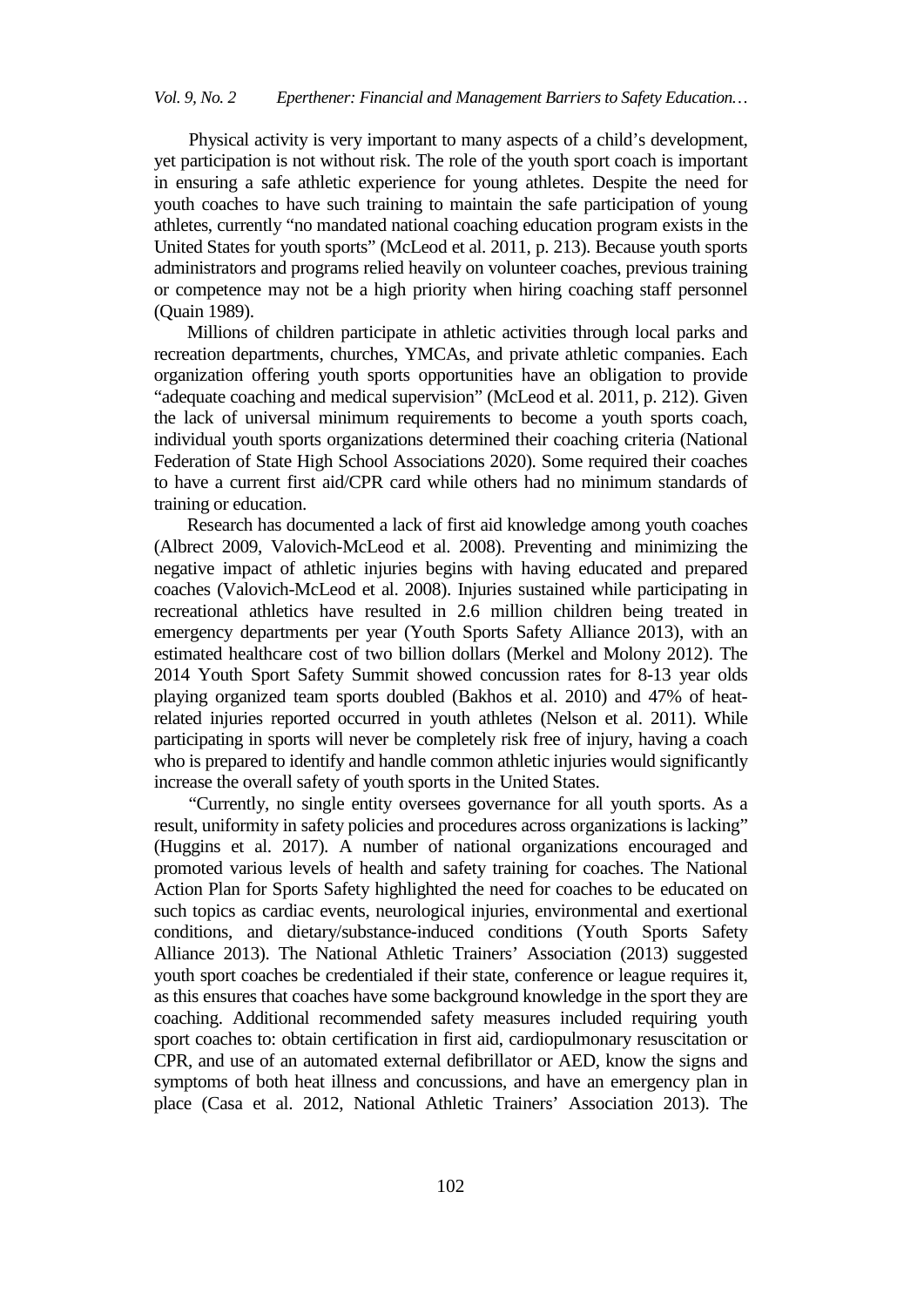National Association for Sport and Physical Education set domain two of their coaching standards and benchmarks as safety and injury prevention, ensuring coaches be knowledgeable about injury prevention, responding in an emergency, heat illness, and concussions (National Association for Sport and Physical Education 2013). Best practices for youth sports include emergency action plans as well as education for leaders and coaches in the areas of emergency plans, sudden cardiac arrest, brain injury, exertional heat stroke, preexisting medical conditions, environmental conditions (lightening safety) and medical services (Huggins et al. 2017). These recommendations have not trickled down into action for youth sports coaches and administrators.

Evidence indicated the need for mandated health and safety training in youth sports (Albrect 2009, Andersen et al. 2002, Barron et al. 2009, Binkley et al. 2002, Council on Sports Medicine and Fitness & Council on School Health 2011, DiFiori et al. 2014, Gregory 2013, Huggins et al. 2017, Mickalide and Carr 2012, National Athletic Trainers' Association 2013, National Association for Sport and Physical Education 2013, Shimon 2013, Valovich-McLeod et al. 2008, Witkowski 2013, Youth Sports Safety Alliance 2013). Youth sport provider models varied greatly across the country, from organizations with full time staff to those comprised completely of parent volunteers (Pardis 2014). Many educational programs existed to meet this need, either comprehensive programs or programs focused on specific health and safety issues. Despite the need for youth coaches to have such training to maintain the safe participation of young athletes, currently "no mandated national coaching education program exists in the United States for youth sports" (McLeod et al. 2011).

There is no lack of available and convenient programming for youth sport coaches (American Heart Association 2020, American International Group 2020, American Orthopaedic Society for Sports Medicine 2014, Centers for Disease Control and Prevention 2019, Human Kinetics 2020, National Center for Sports Safety 2017, Sports Safety International 2020a, 2020b, USA Football 2020, US Sports Academy 2015, Walsh et al. 2013). While sport specific requirements by leagues vary, basic health and safety information is readily available for youth sports organizations to utilize to educate their coaches, thus providing a safer playing environment.

Gorse (2010) was the first author to address health and safety issues within youth baseball organizations. Since then, his study has not been replicated using other youth sports, especially those available to female youth athletes. No additional studies have specifically looked at youth sports with regard to coaching education or included both coach and administrator perspectives within the same study. This study investigated current practices in health and safety education for youth sport coaches. The youth sport coaches' and administrators' experiences with health and safety-training requirements was also investigated.

The purpose of this qualitative multi-site case study was to explore current practices in health and safety education for youth sports coaches in northwest Pennsylvania. The study was designed to gain a deeper understanding of the current health and safety requirements for youth sport coaches. The experiences of youth sport coaches and youth sport administrators was examined to identify areas of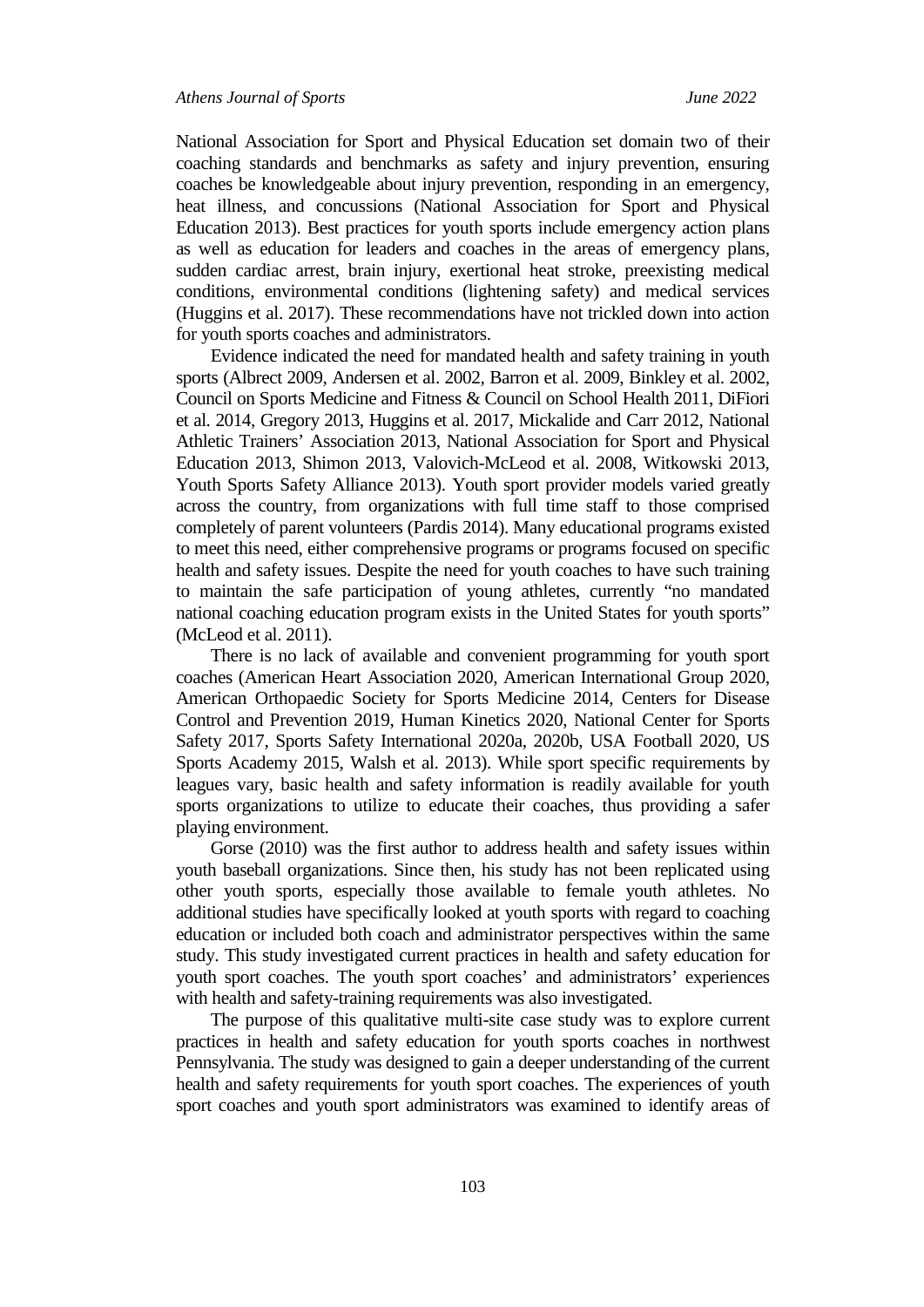improvement in the education and preparedness of youth sport coaches to handle common health and safety issues associated with sport participation.

#### **Methodology**

This multi-site case study relied upon interviews with the participants and a review of formal site documents to capture the personal experiences of youth sport coaches and administrators. Participants' beliefs about their experiences and the interaction of multiple perspectives (coaches and administrators), combined with analysis of coaching handbook/policy manual provided a broad picture of current practices and attitudes regarding health and safety training in youth sports in the Northwestern Pennsylvania area.

This study used semi-structured interviews, through an interview guide to identify the experiences and feelings of youth sport coaches and administrators regarding health and safety education in youth sports. In addition, coaching handbooks/policy manuals were analyzed to gain a better understanding of current practices. Three distinct sites were selected to show unique aspects and perspectives of youth sports settings such as differences between non-profit and private business youth sports opportunities. Site 1 was managed by a private entity with municipal support. Site 2 was managed by a private company, and Site 3 was a local nonprofit organization.

#### *Participants*

The participants in this study included youth sport administrators and coaches at each of the sites, as they differ in their roles within youth sports organizations. One youth sports administrator from each site, and two youth sport coaches from each site were interviewed, for a total of nine participants. All administrators were male. Fifty percent of coaches were male and 50% were female. Inclusion criteria for participants included the site youth sports administrators and any youth sport coach affiliated with each site. Site administrators agreed to assist in accessing all youth sport coaches within their organization for potential study participation. No exclusion criteria existed for participants in this study.

#### *Data Collection*

Interviews were conducted using an interview guide. The semi-structured guide was created by the researcher based on the available literature on the topic of coach education in youth sports, and was reviewed by a panel of three experts in the field of youth sports to establish content validity of the interview questions.

Document analysis was selected as an additional data collection tool to gain the in-depth understanding necessary in case study methodology (Yin 2014). Data was gathered through analysis of each site's coaching handbook/policy manual. This objective source of data assisted the researcher in corroborating emerging themes from the participant interviews and identify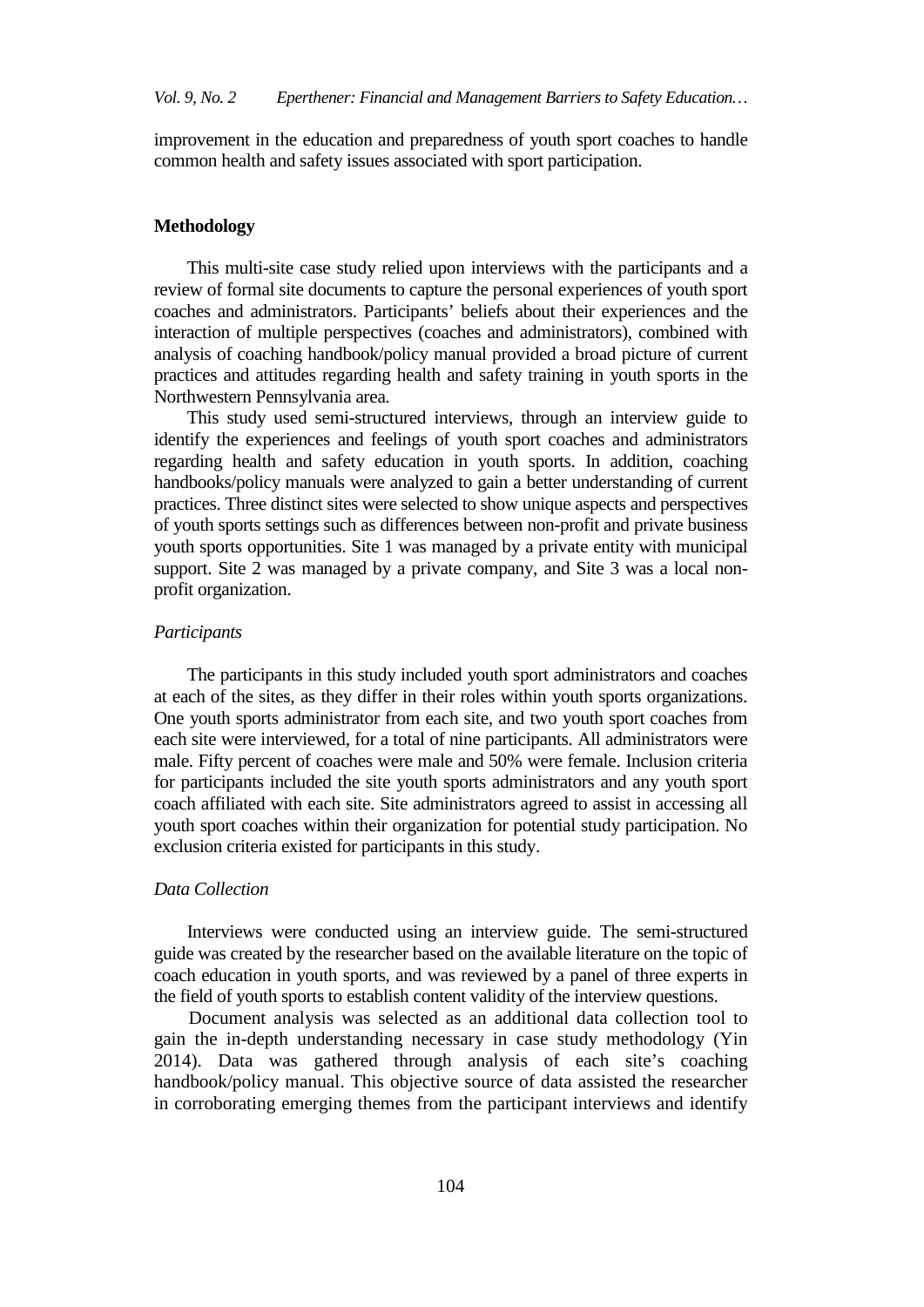specific characteristics of each site (Yin 2014). A checklist was created by the researcher based on the literature.

## *Procedures*

The researcher generated a list of potential sites offering youth sports in the northwest Pennsylvania region. After receiving Institutional Review Board approval, youth sports administrators at each site were contacted and provided written approval to participate in the study.

Administrators at each of the data collection sites were contacted to schedule an interview at convenient time, location, and setting appropriate for recording the session. The participant signed the informed consent form and the interview was performed and recorded for transcription. The researcher followed the interview guide to ensure consistency of questions asked of the participant groups (administrators and coaches). Each recorded interview was transcribed verbatim to provide the most accurate account of data for analysis. Participants provided an email address in order to receive a written transcription of the interview. This member checking allowed participants to make corrections and verify the accuracy of the data collected during their interview. The coach interviews followed the same procedure as described above. Interview transcripts, upon approval by each participant for accuracy, were coded for common responses. Finally, the researcher obtained a photocopy or electronic copy of the site's coaching handbook/policy manual for review and analysis.

#### *Data Analysis*

The interviews were hand coded by the researcher to identify themes as they related to the study's research questions. Each site's coaching handbook/ policy manual was analyzed using the document checklist. The documents were reviewed for specific health and safety content identified in the literature as best practice.

## *Results*

Two first order themes emerged from the findings that explained the current landscape of coach education in youth sports: business barriers and gaps in knowledge. Each first order theme was made up of supporting second order themes. The supporting themes for business barriers included sufficient staffing and sport governing bodies. The supporting themes for gaps in knowledge included concussion education and handling emergencies. The themes that emerged were also used in identifying answers to the research questions. The participants have been given aliases to protect their confidentiality.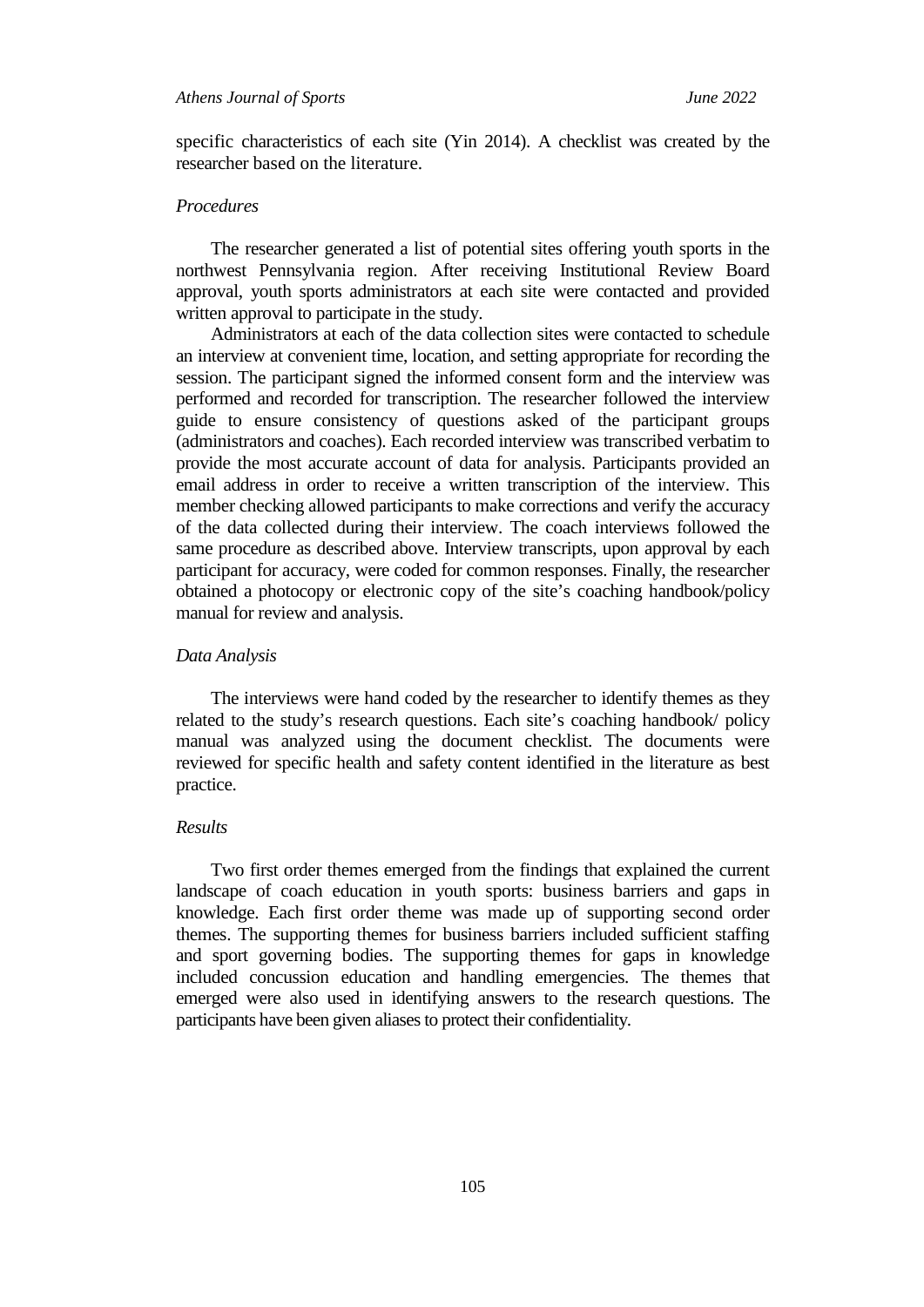#### Current Practices

Coach interviews revealed scarce efforts to require health and safety education for youth sport coaches in the northwest Pennsylvania region. Volunteer coaches were not required to have any health and safety training or certifications, except a background check. Paid coaches were required to have first aid/CPR/ AED certification. In addition, sports with governing bodies, such as USA Gymnastics and USA Swimming, required additional education for coaches of that specific sport. Youth sport coaches with additional experience or coaching positions outside of youth sports had additional health and safety training required by the high school or collegiate leagues. All youth sport coaches in this study identified areas of weakness where they wished for additional education and training. The coaches also were unanimous in their feelings that additional health and safety education requirements would not deter them from volunteering to coach youth sports.

The majority of administrators in the study identified concussion awareness, sudden cardiac arrest, risk management, and knowledge of safe playing conditions and education as key for their youth sports coaches. Administrators also cited requirements of the individual sports' governing bodies, such as USA Swimming and USA Gymnastics, as both essential and necessary knowledge and skills.

## Best Practice Implementation

Evidence from this study indicated only 1 of the 3 youth sports organizations in this study had a coaching manual/policy handbook. Having a coaching manual/ policy handbook does not guarantee that best practices are being implemented. However, if a site was performing best practices as determined at the literature on youth sports safety, a coaching manual/policy handbook would best provide each youth sport coach with the education requirements and policies for reporting injuries, accessing emergency medical care, concussion and heat illness protocols, and emergency actions plans specific to each sport venue. The two sites that did not have a coaching manual/policy handbook relied predominately on volunteer coaches, with the exception of paid swim coaches.

The site with a coaching handbook shared an electronic copy with the researcher for analysis. The handbook is updated annually and provided to all coaches at the facility for reference. The coaching manual/policy handbook included many, but not all, of the health and safety topics noted in the literature as being necessary information for youth sport coaches. All coaches at this site are paid employees and are required to maintain first aid/CPR/AED certification; however, this was not specifically indicated in the handbook. The manual lacked a concussion policy or protocol, including knowledge of signs and symptoms and return to participation criteria or policies. It also lacked any mention of heat illness, perhaps because this sport only occurs inside.

The manual included many key aspects of an emergency action plan; however, it was incomplete and not organized as a standalone plan. A list of phone numbers to access the fire department, emergency medical services, and the police was provided. Incident report forms were included in the document, as well as how and when to contact the athlete's parents in the event of an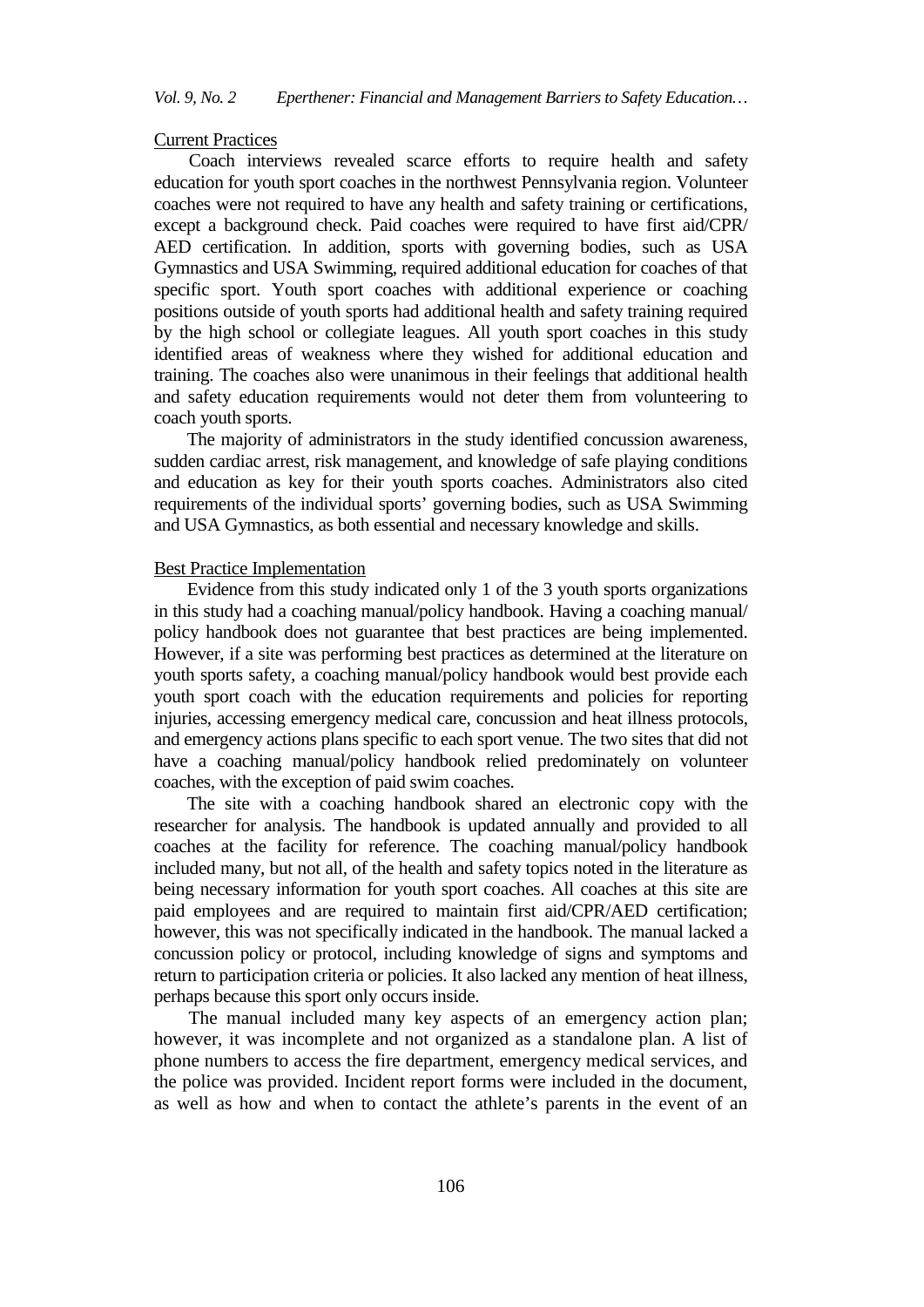injury. Other health and safety information such as a list of signs and symptoms of musculoskeletal injuries, splinting techniques, and using first aid skills was presented. With regards to overuse injuries, the handbook included skill progression sheets and suggestions for adjusting the teaching methods to the student's skill level. To improve safety, the manual suggested not leaving the athletes unattended, using proper cushioning for equipment and checking and ensuring equipment readiness prior to beginning practice.

### Health and Safety Education Experiences

The swimming and gymnastics coaches in this study were required by their governing bodies to have specific education. The other coaches were not required to have any health and safety education or training to coach youth sports for the organizations were data was collected. One coach completed first aid/CPR/AED certification, as well as the Concussion Wise and Cardiac Wise courses due to additional coaching responsibilities in interscholastic sports.

All administrators in this study cited background clearances as a safety measure. Two sites required the coaches to pay for their background clearances. The third site has only paid coaches, and covers the cost of their employees' background clearances. Sam, who works at a non-profit, noted it is an administrative challenge to educate all the coaches about what clearances they need and how to get them. He attempted to accomplish this through coaches' meetings prior to the start of the season, but found it to be difficult to get coaches to attend the meetings. He then has to follow-up with those who could not attend to get them caught up, saying "it takes a lot of communication." Dan had a different experience with clearances. He owns and operates a gymnastic center. He reported frustration when saying

"Pennsylvania has a state mandate. We have our Act 33/34 clearances, and then we got stricter with that and added the fingerprint test and such. But that's a duplicate of USA Gymnastics because USA Gymnastics is doing a national one. It's putting the cost back on the consumer and back on the business. I have to have double certificates that say the same thing."

Administrators interviewed in this study discussed the potential benefits of requiring additional education and training for the youth sport coaches in their organization. They believed it would benefit the youth athlete participants because the overall environment would be safer and the coaches would be better equipped to handle injury situations. Conversely, the administrators also identified three barriers to requiring additional education for their youth sport coaches. These barriers included their heavy reliance on volunteer coaches, the increased time commitment from the coaches to obtain and maintain certifications, the additional costs of such education programs.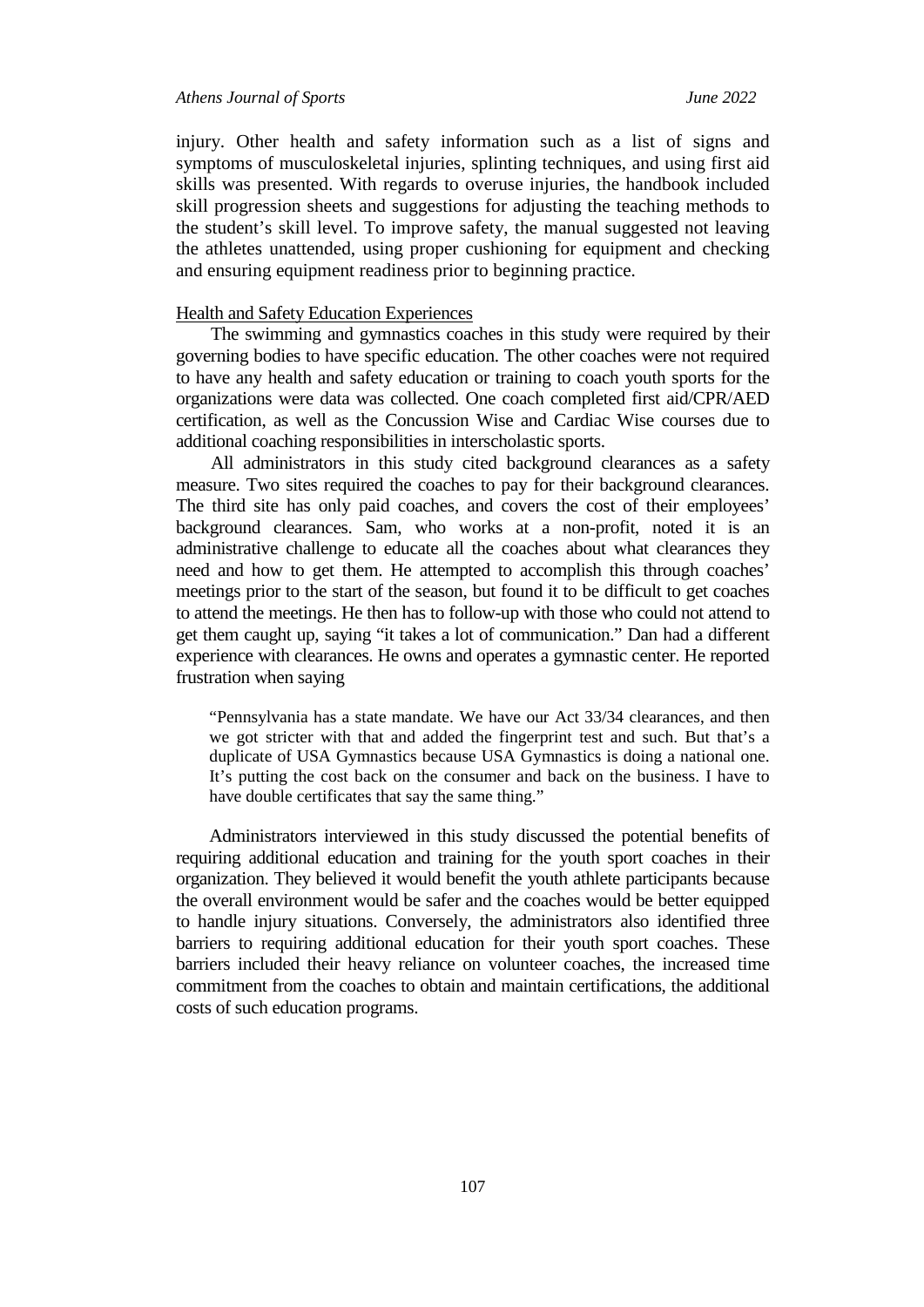## *Sufficient Staff*

The youth sport administrators interviewed indicated serious concerns that requiring additional education for their youth sport coaches would negatively impact their ability to staff their programs. Matt noted that his organization runs using over 300 volunteer coaches. He questioned his ability to be able to replace them if coaches were given additional requirements. Sam echoed similar concerns at his organization. They rely heavily on volunteer coaches to run his youth sport programming. He said

"Coaches are just interested in coming in and coaching. They are great. They amaze me at how good they are with the kids. But, I think we'd lose a lot of them if there were more hoops to jump through."

## *Time Commitment*

The youth sport administrators were also concerned about the additional time commitment for coaches with requiring additional health and safety training. Sam noted his coaches' busy work and home schedules, in addition to attending coaches' meetings, team practices, and events. He felt requiring a full day first aid/CPR/AED course would be asking the coaches to commit additional personal time and that it could deter some from continuing to coach. Matt noted similar concern, given his large coaching staff. With over 300 coaches in his organization, he saw additional training as an increased time commitment for the coaches and for the program staff to keep track of their completion.

## *Cost*

The final business barrier to emerge from the data was the cost associated with additional required training for youth sport coaches. This barrier was identified by both coaches and administrators in the study. Walt, a youth sport coach, believed that if coaches were required to pay for their education, it would limit the number of people willing to volunteer. Sam, the non-profit administrator, said

"Cost would be a negative impact, if it increased cost. Being a non-profit, we are giving out scholarships, we are breaking even on these things. If it was mandated and we had to pay for it, it would be a problem. They [coaches] would have to pay for it, or we have to pay for it."

Data collected in this study showed concerns from youth sport administrators and coaches that requiring background clearances, the additional time commitment of health and safety training, and the cost associated with additional training would negatively impact an organization's ability to acquire sufficient volunteers to coach their youth sport teams. These findings are associated with the theme of business barriers.

In the interviews, coaches were asked if more education was required or mandated in order for them to coach youth sports, would it deter them from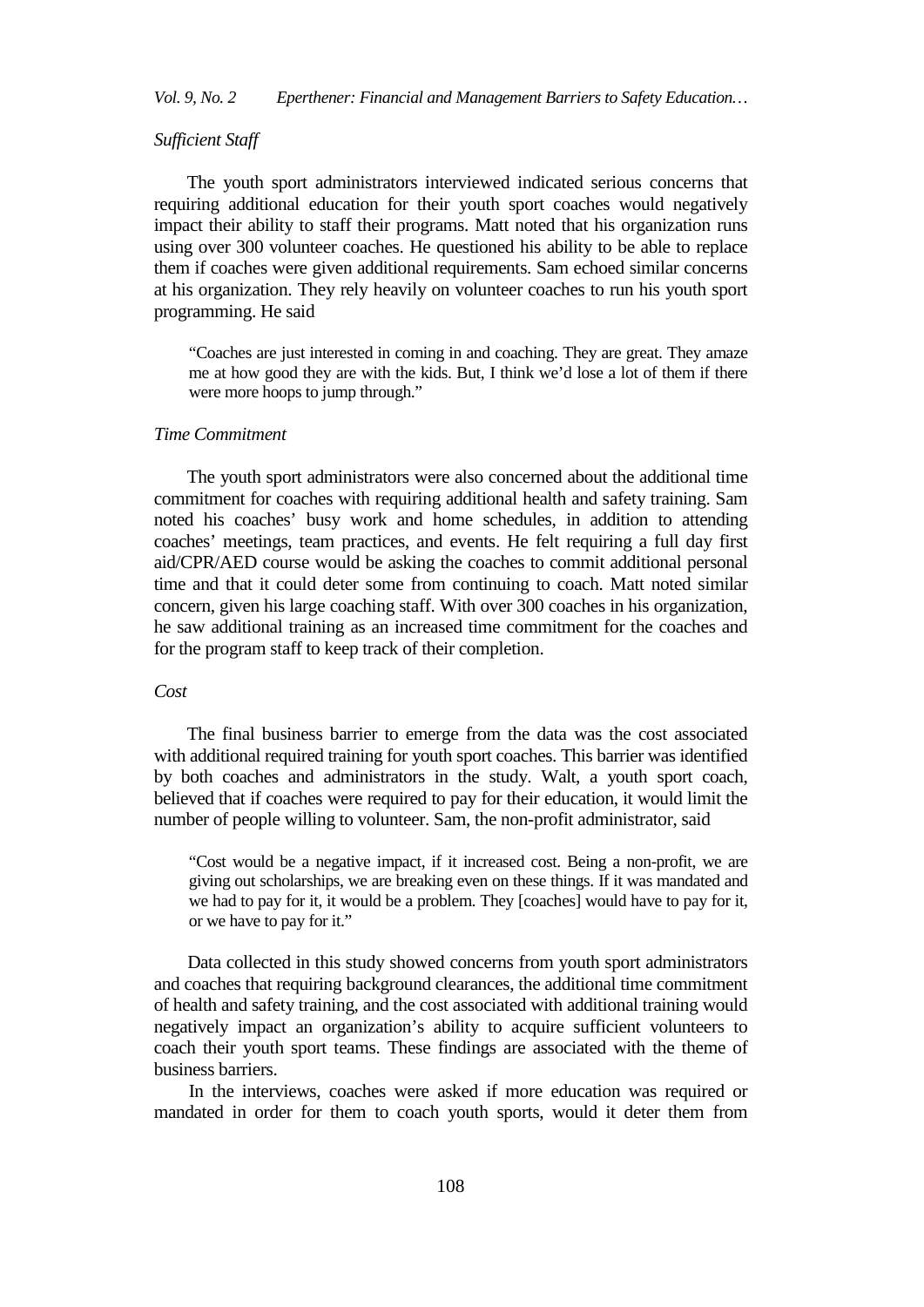coaching and why. The coaches (paid and volunteer) unanimously answered that additional education requirements would not deter them from coaching youth sports. They provided various explanations for their response. The coaches want additional training to be required because it would improve their comfort level with handling injuries and emergencies. Walt, who coaches his child's team, said he complete whatever process was necessary to continue to do that. Kathy indicated that she is motivated by wanting to share her love of soccer and work with kids, so she would continue to coach even with additional requirements. Donnie indicated his overall passion for the sport of gymnastics and that additional education requirements would not diminish his desire to work within the sport. Gwen, a swim coach, said "mandatory minimums are there for safety. Physical safety, personal safety, and legal safety." These responses counter the concerns from administrators in the first theme (business barriers) that additional education would limit the staff of coaches, especially volunteers.

#### *Gaps in Knowledge*

## Concussion Awareness

Coaches and administrators cited various levels of previous concussion training, yet all felt that more education would be beneficial. Matt, an administrator, felt that coaches are responsible for maintaining safe playing conditions, which can differ per sport. Coaches at this organization are not required to have concussion education.

Coaches in this study felt concussion training should be required and renewed often due to the changing knowledge and standards of care. Carrie discussed how the management of concussions has changed drastically since she was an athlete. She also noted that concussions are included in her USA Gymnastics education courses, but not to the extent or as detailed as she wants to feel comfortable. Walt discussed a concern about mishandling a concussion and causing the child additional harm or delaying recovery.

One administrator and one coach cited concussion training they have completed to coach at the interscholastic level as appropriate and adequate. It included an online program they complete annually. Tom, a youth sports coach, went on to explain how this outside education on concussion management has trickled into his coaching at the youth sports level. He explained

"If I did not have that [outside] training, there could have been some issues that could have happened over the last five or six years with my son at (site). I wouldn't know how to act. I knew how to react. Speaking of one example, a kid got hit with a baseball. So I immediately called mom, told her what to do. She didn't think anything –oh he will be fine. We texted back and forth. I told her 'You really should take him to the ER.' Low and behold, he did have a concussion. Having that training outside was huge. Any other (site) coach would have just called mom or dad and never followed up with it. It makes a big difference, especially in the safety of the child, which is first and foremost no matter what."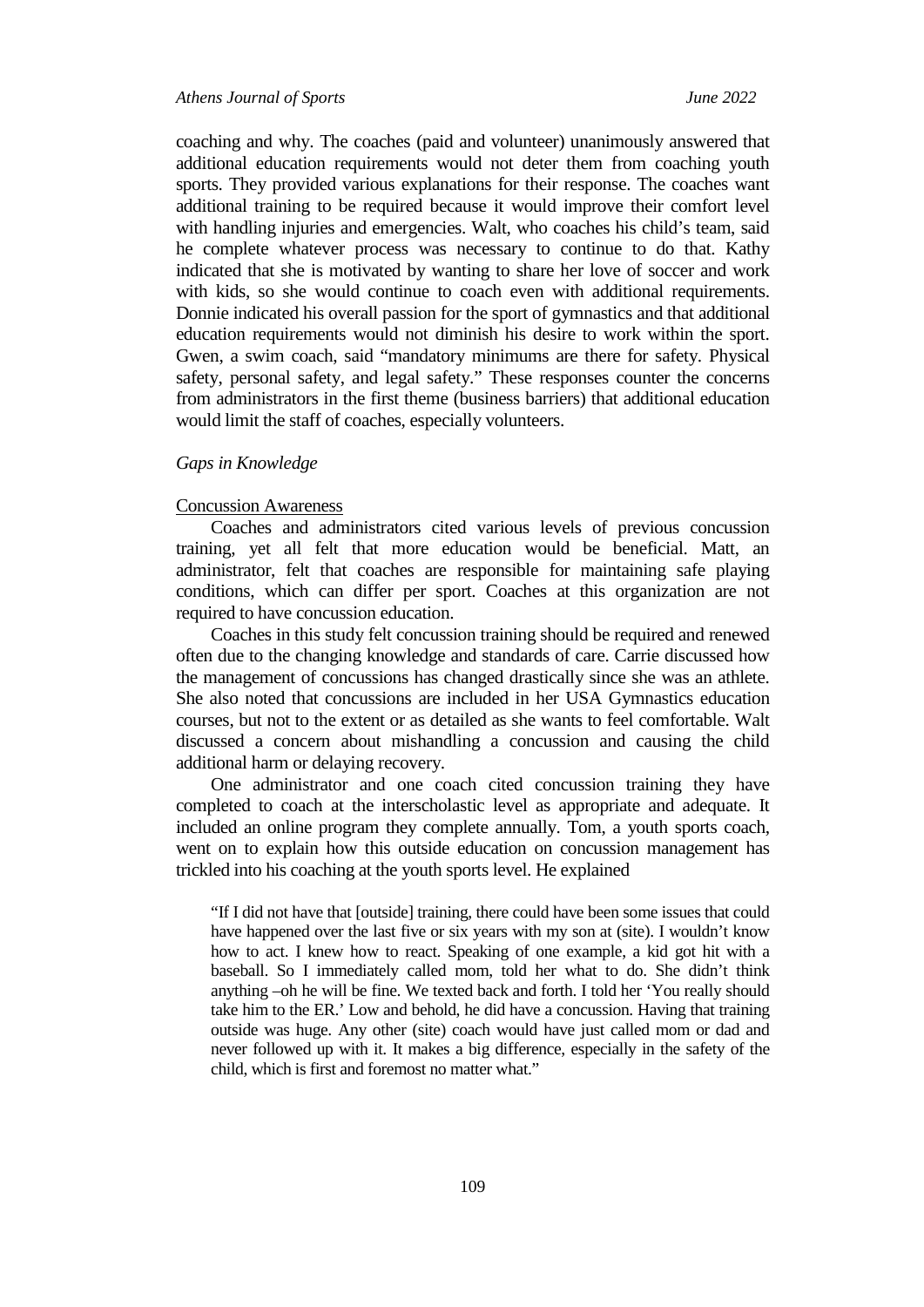#### Handling Emergencies

The coaches in this study cited various aspects of first aid as being important to their job, including handling blood safely, having access to a first aid kit with the appropriate supplies, and knowing when to apply ice to an injury. Kathy wished she had more knowledge about asthma. She said she is unsure how hard to push them during conditioning if they begin to have difficulty breathing. Kathy also identified concerns with food allergies. She has experienced young athletes with specific food allergies that have affected the team regarding snacks and getting exposure to the allergen from teammates. Tom, who also coaches at the interscholastic and collegiate levels, noted that he uses first aid skills required for other coaching positions the most often when he is coaching youth sports for this organization. He said he was thankful he had the previous training because he was able to put it to use with his youth athletes when they became injured.

Sport specific rescue techniques were reported by coaches as necessary training for youth sport coaches. Gwen, the youth swim coach, shared that while her position requires being a certified coach through USA Swimming, it does not require her to have lifeguarding or water safety instructor certification. She felt that water rescue techniques, such as backboarding a victim in the water, would be helpful to learn and practice. Donnie, a gymnastics coach, also indicated the importance of sport specific rescue techniques. He said

They make us do a safety certification. Several things they do there. Mainly, the best one I think they do there is a video of rescue efforts for pit safety. So if you have a gymnast who lands on their head or neck, you know how to get them out properly.

#### **Discussion**

The theme of business barriers included factors such as sufficient coaching staff and the role of governing bodies. Both participant groups voiced issues surrounding the dependence on volunteer coaches by youth sports organizations. They expressed concerns that volunteer coaches would not be willing to go through the training and may reconsider volunteering, putting a strain on the organizations to get enough coaches to support programming. In addition, participants in this study noted the time commitment required to complete health and safety education as a concern. Administrators were nervous the time to complete training programs may deter their volunteer coaches from coaching. However, all coaches interviewed in the study were willing to complete health and safety training. The coaches in this study sited specific examples of injury situations where they did not feel adequately prepared to help. All six of the coaching participants indicated that mandated health and safety education would not deter them from coaching youth sports.

Another theme that emerged was gaps in current knowledge and skill related to health and safety in youth sports, as identified by participants. These gaps included concussion knowledge and handling emergencies. All coaches interviewed in this study had previous coaching experience. Health and safety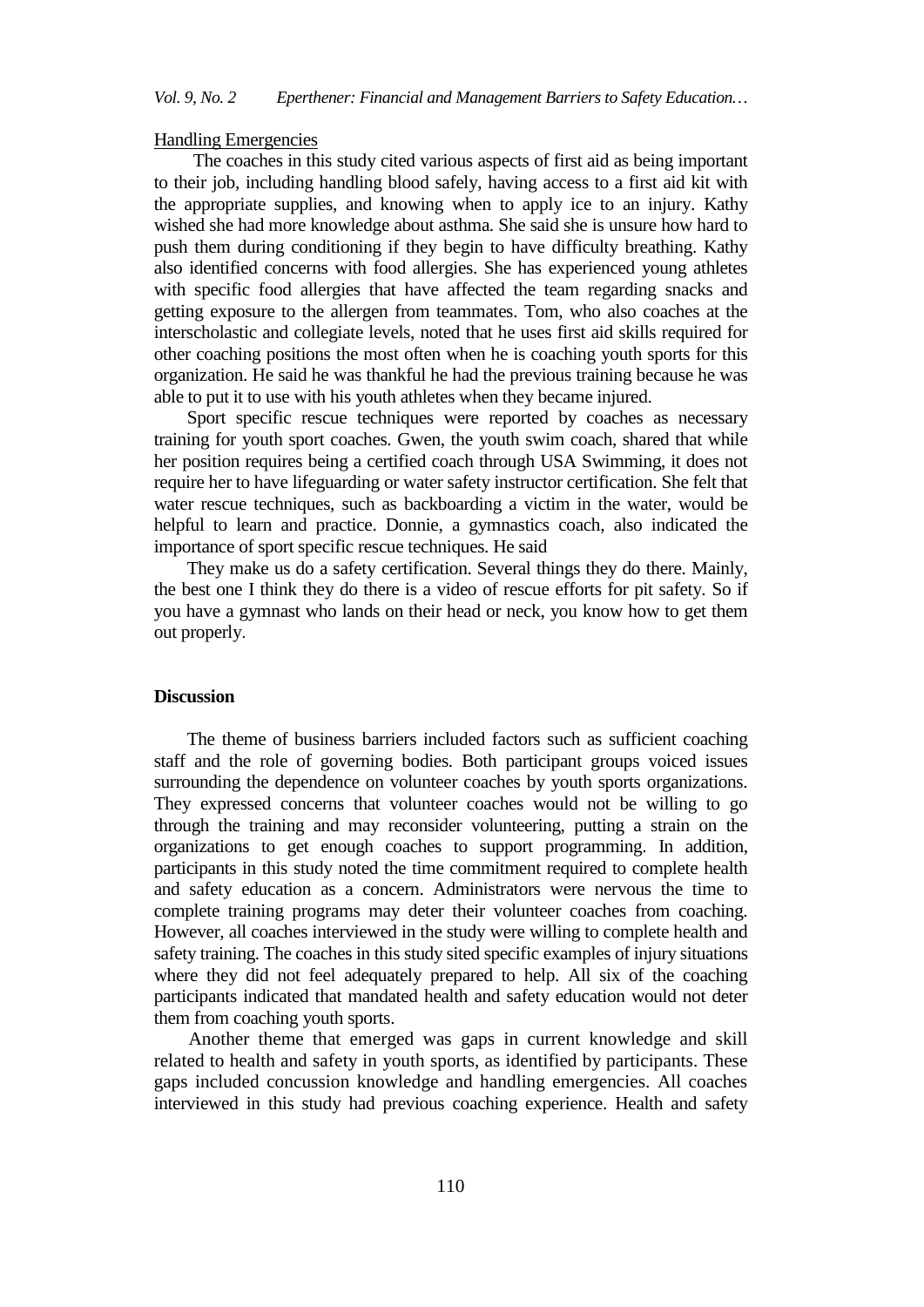education courses could use this previous life experience as a learning resource to provide education and skills specific to scenarios they have experienced or will likely experience.

These findings in this study suggest significant room for improvement and consistency in health and safety education for youth sport coaches across the region. Youth sport administrators are not aware of the health and safety education opportunities available for little or no cost. There is a clear disconnect between youth sport administrators and their coaches regarding requiring health and safety training. Administrators felt additional health and safety training would be beneficial to the coaches, athletes, and organization as a whole, but cited concerns that it would deter youth sport coaches from volunteering their time and services. The youth sport coaches in this study were unanimous that additional education requirements would not deter them from coaching. Therefore, administrators should be able to require additional health and safety education, even of their volunteer coaches, without the burden of the additional cost for the organization or loss of staff.

The findings also suggest a need for policy manual/coach handbooks to be created, distributed, and updated annually. Having such documents available to youth sport coaches would streamline the dissemination of important information and provide guidance on how to handle specific situations that may arise.

While these findings may not surprise professionals in the field, these discrepancies between best practice and actual implementation have not been previously documented in the literature. In addition, areas of improvement were noted that can significantly improve safety education in youth sports. For example, the misconception that additional education would deter coaches from participating is essential knowledge to bridge the gap. Coaches were clear they would prefer additional education to not having any requirements.

## **Limitations**

This study was localized to one county in one state, and represent only a fraction of the youth sports organizations in the region. The small participant sample may not accurately represent health and safety education practices at similar youth sports sites in the region, state, and nation. These factors limit the generalizability of the study's results; however, the results are consistent with studies in the relevant literature.

The methodology and participant selection utilized in this study may have limited the accuracy of the data collected. Participants were not representative of coaching any particular youth sport and not screened for years of coaching or administrative experience or if they coached their own child.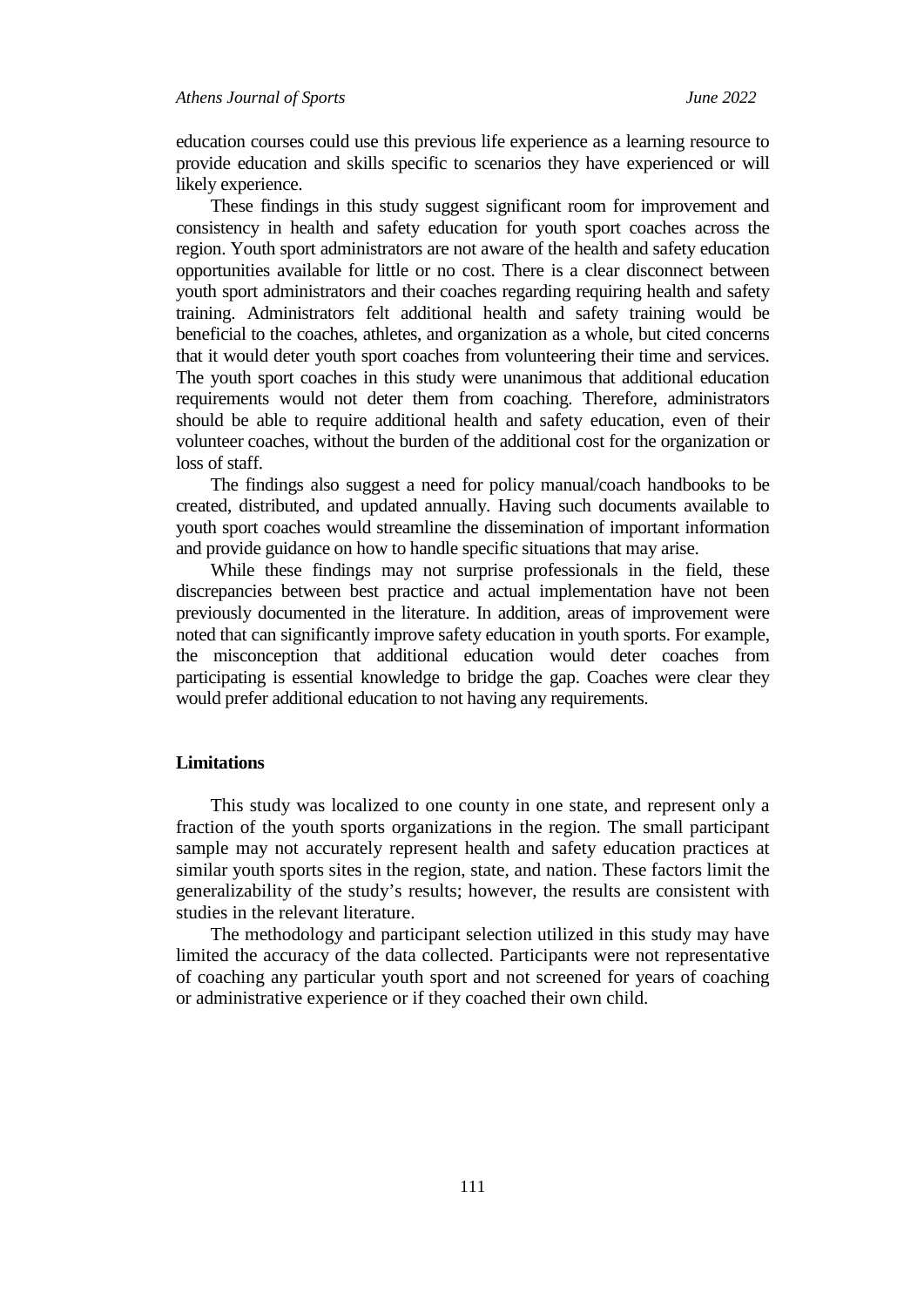#### **Conclusions**

These findings add to the body of existing literature indicating a need for youth sport coaches in the United States to be better educated on health and safety issues common to athletic participation. Coaches and administrators can address weaknesses and areas of specific concern in knowledge and skills relative to coaching youth sports. Open communication between youth sport administration and coaching staff is essential to identify the education needs of coaches to ensure their comfort in preparedness for injury. Organizations who create education programming can use these findings to find better methods to meet the needs and wants of youth sport coaches and improve marketing their programs to youth sport administrators effectively. The coaches and administrators in this study were not aware of the many free online courses available to them. These courses would meet the educational needs and desires of the coaches and appeal to the administrators as they are easily available and low or no cost. Finally, coach preparation and sport/ recreation administration programs can use these findings to adapt their curriculum to better prepare future coaches and administrators regarding health and safety of youth sport activity. Additional focus on emergency action plans, necessary documentation, and limiting liability is needed.

Several avenues exist for future research on this topic. Further investigation should evaluate current practices in youth sport coach education on the state, regional, or national levels. Studies could compare those sports with governing bodies versus those that do not get direction from a national organization. Additional research is needed on the prevalence of policy manuals and emergency preparedness in youth sports.

#### **References**

- Albrect JM (2009) *A determination of basic first aid qualifications and knowledge among youth sports coaches in organized sport.* Doctoral Dissertation. ProQuest Disserations and Theses. (Order No. 3360662).
- American Heart Association (2020) *CPR and first aid in youth sports training kit*. Available at: [https://cpr.heart.org/en/cpr-courses-and-kits/cpr-first-aid-in-youth](https://cpr.heart.org/en/cpr-courses-and-kits/cpr-first-aid-in-youth-sports-training-kit)[sports-training-kit.](https://cpr.heart.org/en/cpr-courses-and-kits/cpr-first-aid-in-youth-sports-training-kit)
- American International Group (2020) *Ahead of the game*. Available at: https://www.aig. com/business/insurance/group-accident/ahead-of-the-game---aig-us.
- American Orthopaedic Society for Sports Medicine (2014) *Coaches curriculum toolkit.* Available at: https://www.stopsportsinjuries.org/STOP/Downloads/Resources/Coa chesCurriculumToolkit.pdf.
- Andersen JC, Courson RW, Kleiner DM, McLoda TA (2002) National athletic trainers' association position statement: emergency planning in athletics. *Journal of Athletic Training* 37(1): 99–104.
- Bakhos L, Lockhart G, Myers R (2010) Emergency department visits for concussion in youth child athletes. *Pediatrics* 126(3): e550–e556.
- Barron MJ, Powell JW, Ewing ME, Nogle SE, Branta CF (2009) First aid and injury prevention knowledge of youth basketball, football, and soccer coaches. *International Journal of Coaching Science* 3 (1): 55–67.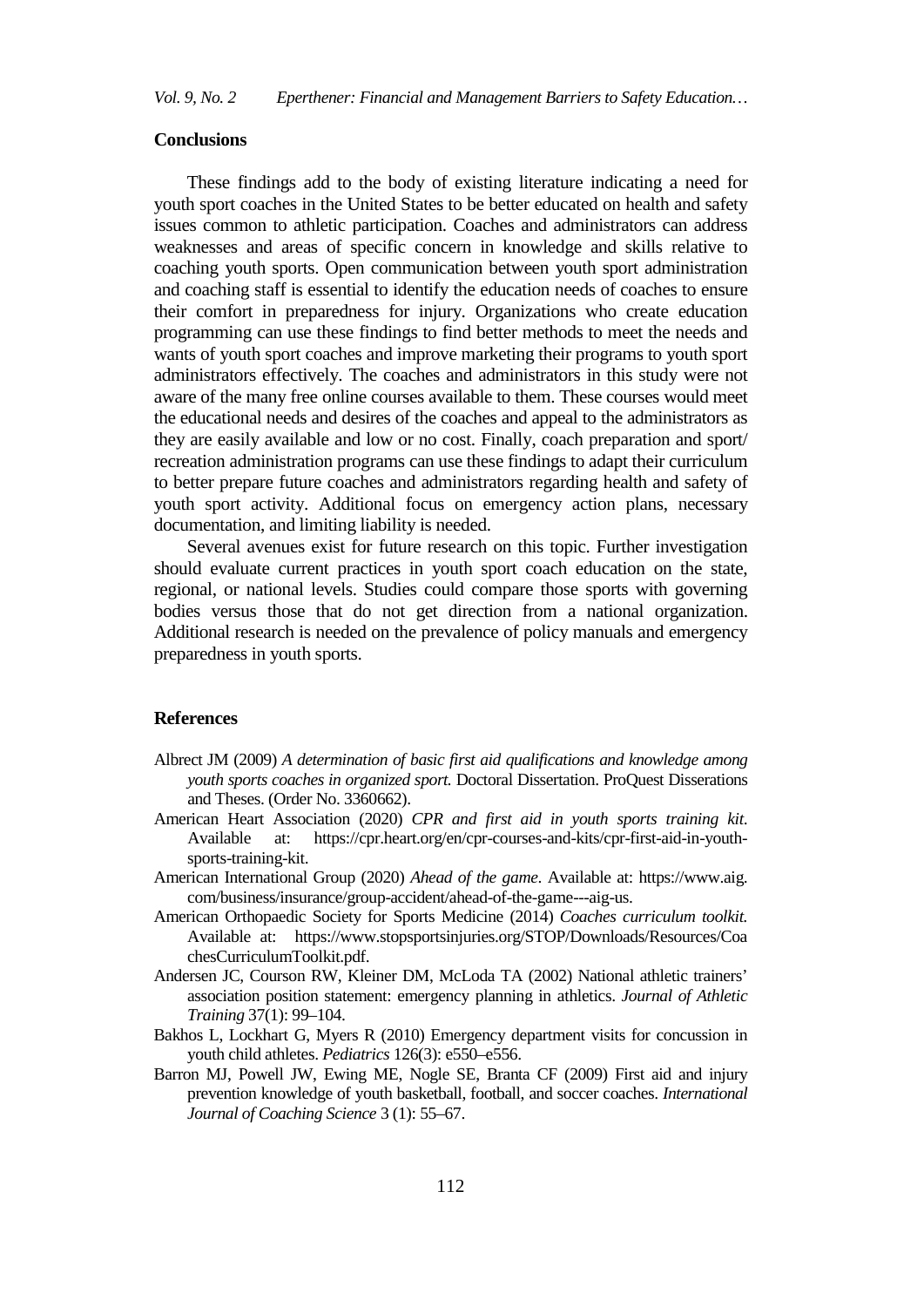- Binkley, HM, Beckett J, Casa DJ, Kleiner DM, Plummer PE (2002) National Athletic Trainers' Association position statement: exertional heat illnesses. *Journal of Athletic Training* 37(3): 329–343.
- Casa DJ, Guskiewicz KM, Anderson SA, Courson RW, Heck JF, Jimenez CC, et al. (2012) National Athletic Trainers' Association position statement: preventing sudden death in sports. *Journal of Athletic Training* 47(1): 96–118.
- Centers for Disease Control and Prevention (2019) *Heads up: concussion in youth sports*. Available at[: https://www.cdc.gov/headsup/youthsports/index.html.](https://www.cdc.gov/headsup/youthsports/index.html)
- Council on Sports Medicine and Fitness & Council on School Health (2011) Climate heat stress and exercising children and adolescents. *Pediatrics* 128: e741–e747.
- DiFiori JP, Benjamin HJ, Brenner JS, Gregory A, Jayanthi N, Landry GL, et al. (2014) Overuse injuries and burnout in youth sports: a position statement from the American Medical Society for Sports Medicine. *British Journal of Sports Medicine* 48(4): 287– 288.
- Glang A, Koester MC, Beaver S, Clay J, McLaughlin K (2010) Online training in sports concussion for youth sports coaches. *International Journal of Sports Science & Coaching* 5(1): 1–11.
- Gorse KM (2010) *Leadership in youth baseball: awareness of health & safety issues.*  Doctoral Dissertation. Disserations and Theses.
- Gregory A (2013) Overuse injuries in young athletes. *ACSM Fit Society Page* 15(1): 3.
- Huggins RA, Scarneo SE, Casa DJ, Belval LN, Carr KS, Chiampas G, et al. (2017) The inter-association task force document on emergency health and safety: best-practice recommendations for youth sports leagues. *Journal of Athletic Training* 52(4): 384– 400.
- Human Kinetics (2020) *Coach education center*. Available at: http://www.asep.com/cou rseInfo/purchase\_courseinfo.cfm?CourseID=251.
- McLeod TCV, Decoste, LC, Loud KJ, Micheli JL, Parker JT, Sandrev MA, et al. (2011) National athletic trainers' association position statement: prevention of pediatric overuse injuries. *Journal of Athletic Training* 46(2): 206–220.
- Merkel DL, Molony JT (2012) Medical sports injuries in the youth athlete: emergency management. *International Journal of Sports Physical Therapy* 7(2): 242–251.
- Mickalide A, Carr K (2012) Coaching our kids to fewer injuries: youth sports safety research. *Injury Prevention* 18: A130–A131.
- National Association for Sport and Physical Education (2013) *Recommended requisites for sport coaches.* Reston, VA: National Association for Sport and Physical Education.
- National Athletic Trainers' Association (2013) *Keep youth sports safety top of mind: guidelines from the National Athletic Trainers' Association*. National Athletic Trainers' Association.
- National Center for Sports Safety (2017) *PREPARE course*. Available at: [http://www.](http://www/)spo rtssafety.org/Programs/Prepare.
- National Federation of State High School Associations (2020) *Interscholastic education*. Available at: http://nfhslearn.com/courses/26.
- Nelson NG, Collins CL, Comstock RD, McKenzie LB (2011) Exertional heat-related injuries treated in emergency departments in the U.S., 1997-2006. *American Journal of Preventative Medicine* 40(1): 54–60.
- Pardis L (2014) Parks and recreation's role in the concussion campaign. *Parks & Recreation* 49(9): 42–43.
- Quain RJ (1989) An overview of youth coaching certification programs. *Adolescence*  24(95): 541–547.
- Shimon JM (2013) Youth sport injury prevention is key. *Strategies: A Journal for*